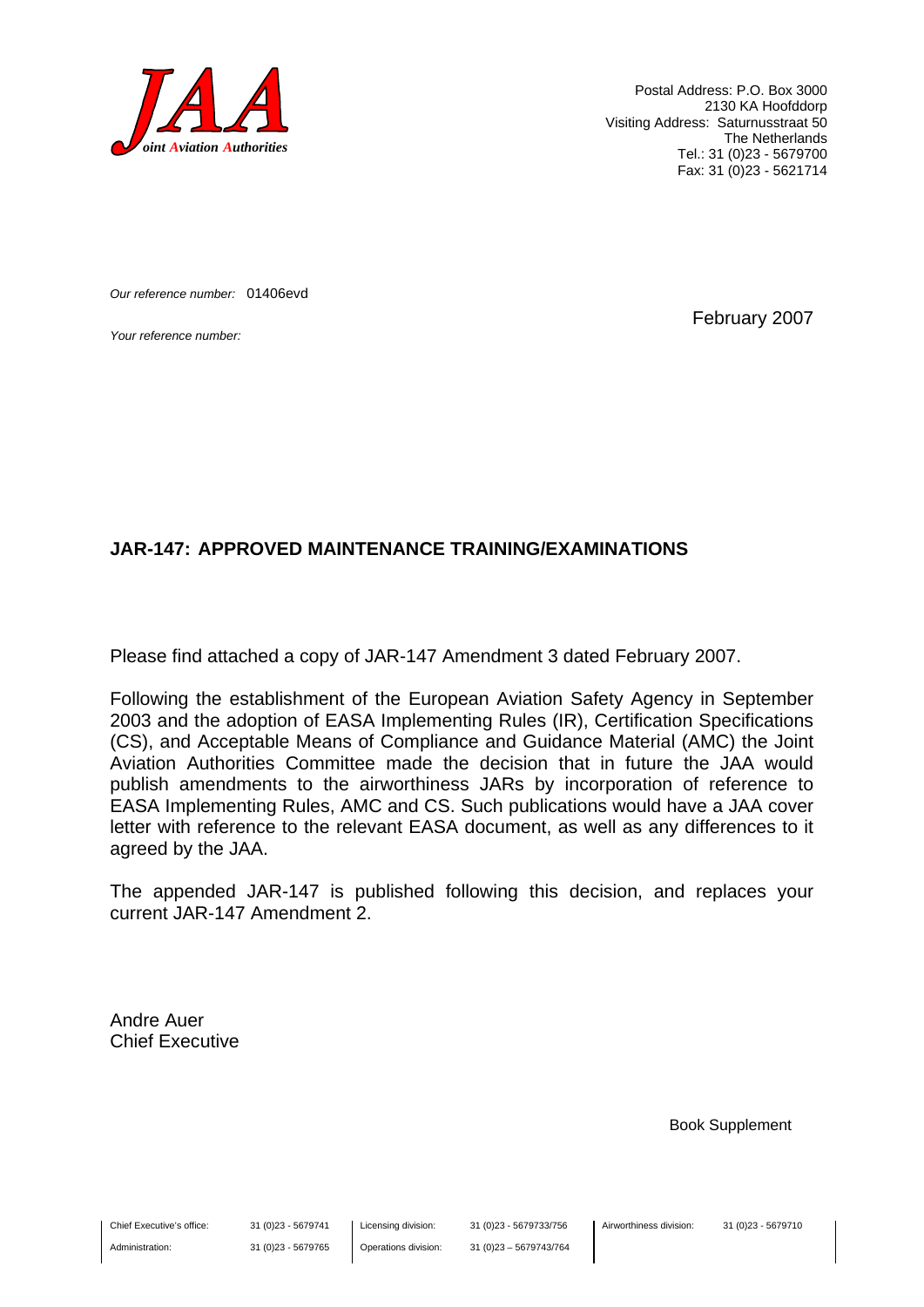# **Joint Aviation Requirements**

## **JAR–147**

**Approved Maintenance Training/Examinations** 

**Joint Aviation Authorities**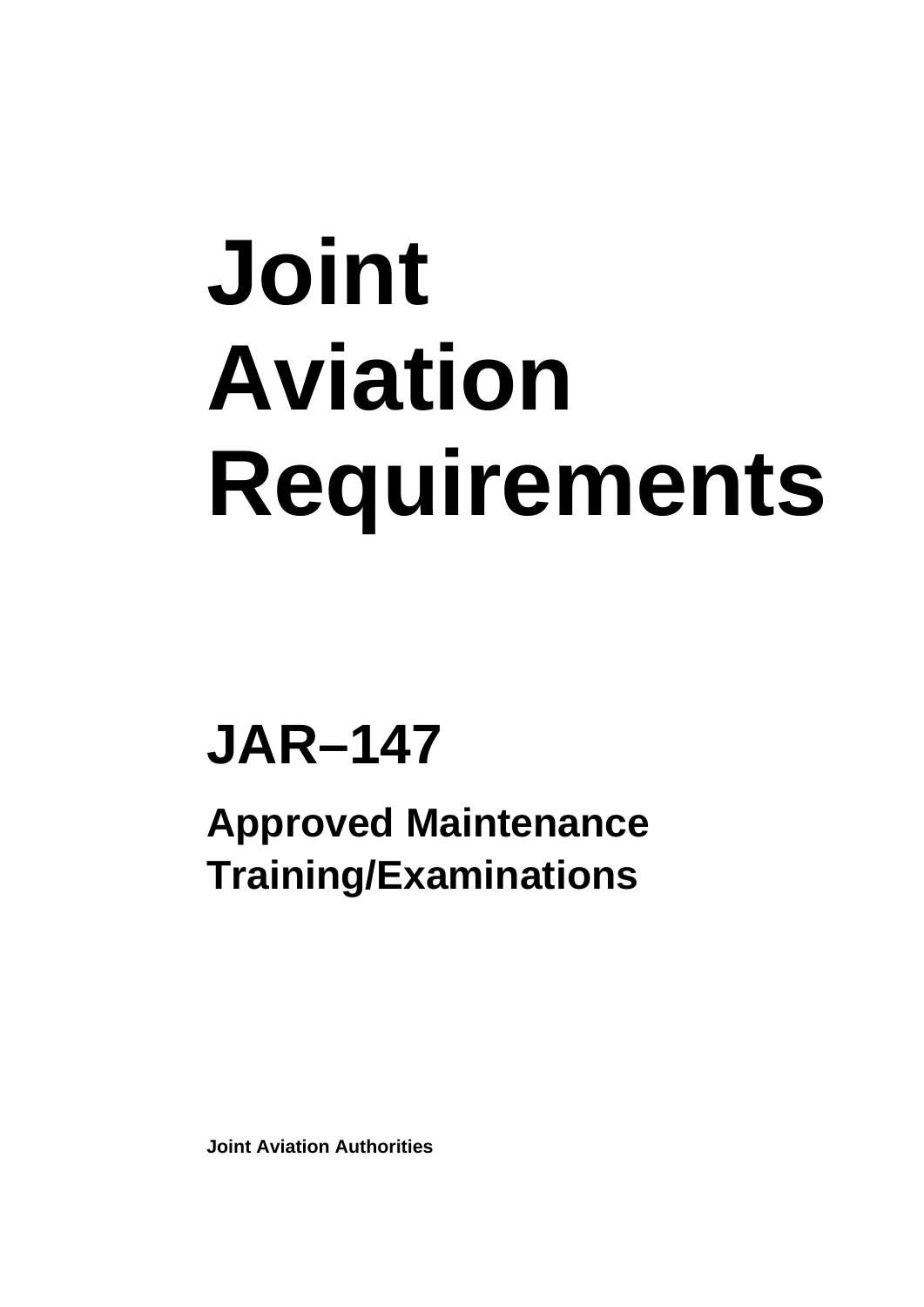# **Joint Aviation Requirements**

## **JAR–147**

### **Approved Maintenance Training/Examinations**

Amendment 3 February 2007

All rights reserved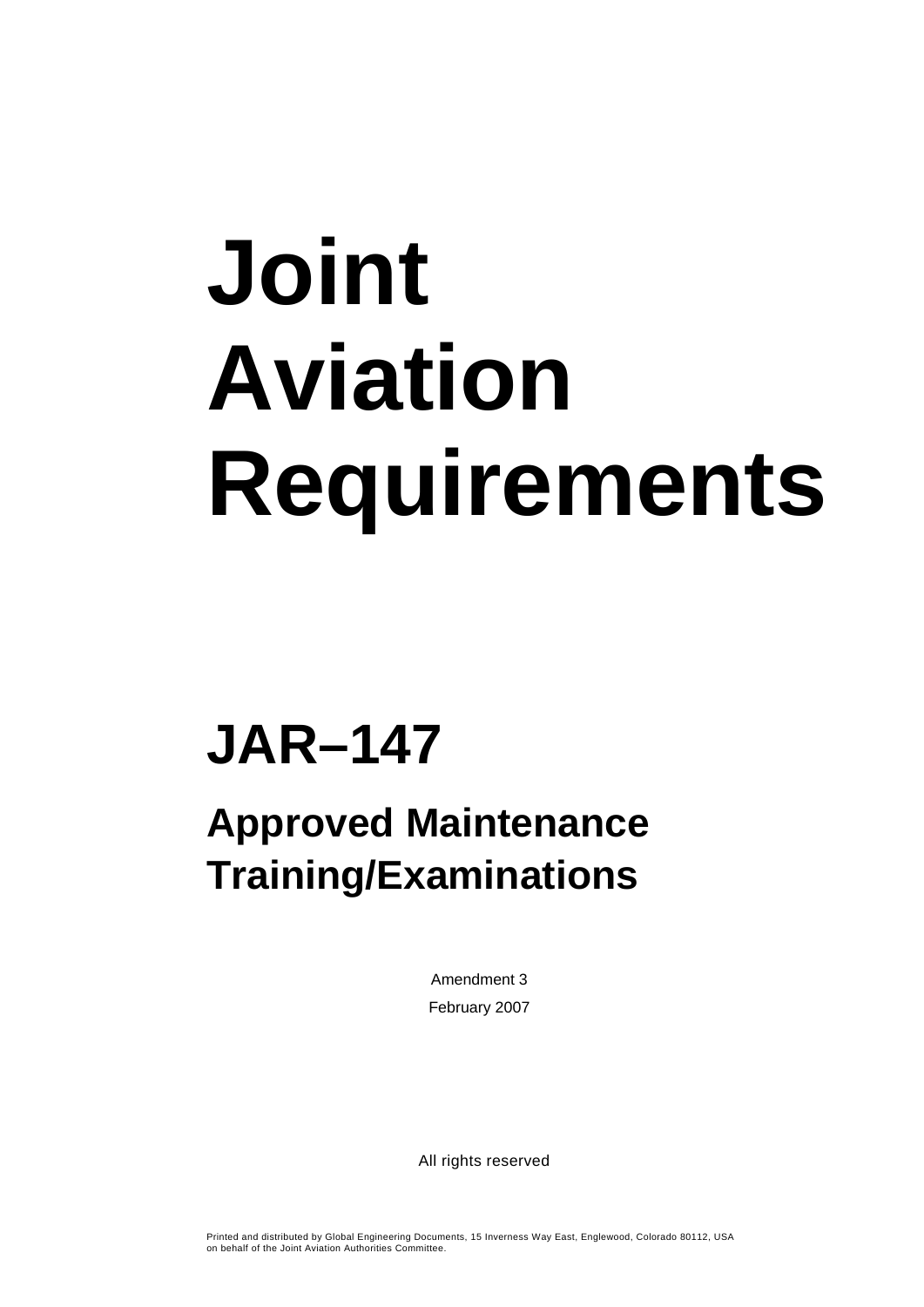The members of the Joint Aviation Authorities Committee are representatives of the Civil Aviation Authorities of the countries and of the European Aviation Safety Agency (EASA) that have signed the 'Arrangements Concerning the Development and the Acceptance of Joint Aviation Requirements'. A list of these members is kept by European Civil Aviation Conference, 3 bis Villa Emile Bergerat, 92522 NEUILLY SUR SEINE Cedex, France.\*

Further printed copies of the Joint Aviation Authorities Documents can be purchased from Global Engineering Documents, whose world wide offices are listed on the JAA website ([www.jaa.nl](http://www.jaa.nl/)) and Global website ([www.global.ihs.com\).](http://www.global.ihs.com)/)

For electronic versions of Joint Aviation Authorities Documents please refer to the website of Information Handling Services (IHS) on [www.ihsaviation.com,](http://www.ihsaviation.com/) where you will find information on how to order.

Enquiries regarding the contents should be addressed to Central JAA, Saturnusstraat 50, PO Box 3000, 2130 KA HOOFDDORP, Netherlands (E-mail publications@jaa.nl).

\* These members are:

**<sup>[</sup>**Albania, Armenia**,** Austria, Belgium, Bosnia & Herzegovina, Bulgaria, Croatia, Cyprus, Czech Republic, Denmark, Estonia, European Aviation Safety Agency, Finland, Former Yugoslav Republic of Macedonia (FYROM), France, Germany, Greece, Hungary, Iceland, Ireland, Italy, Latvia, Lithuania, Luxembourg, Malta, Monaco, Netherlands, Norway, Poland, Portugal, Republic of Moldova, Romania, Serbia & Montenegro, Slovak Republic, Slovenia, Spain, Sweden, Switzerland, Turkey, Ukraine & United Kingdom.**]**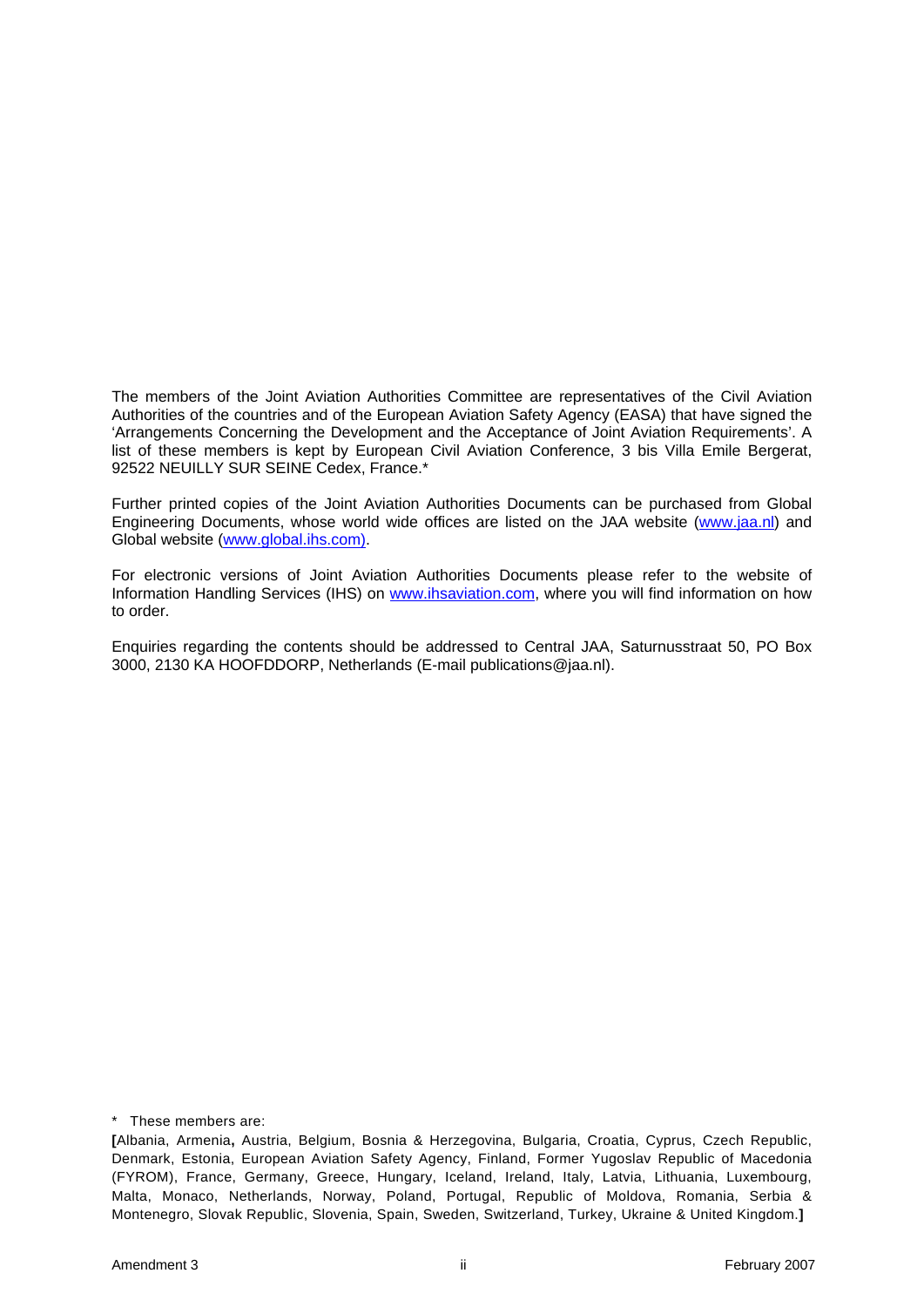JAR-147 Section 1A consists of:

- a) The articles 1, 2 and 6.1 of the Regulation (EC) No 2042/2003 dated 20 November 2003.
- b) The article 7.4 of the Regulation (EC) No 2042/2003 dated 20 November 2003 as amended by article 1.1 of Regulation (EC). No 707/2006 dated 8 May 2006
- c) The Section A of the Annex IV to the Regulation (EC) No 2042/2003 dated 20 November 2003 (also called Part 147).

JAR-147 Section 1B consists of:

a) The Section B of the Annex IV to the Regulation (EC) No 2042/2003 dated 20 November 2003 (also called Part 147).

JAR-147 Section 2 consists of:

- a) The Appendix of the Annex IV to the Regulation (EC) No 2042/2003 dated 20 November 2003, also called Part 147.
- b) The Annex VI to the EASA Executive Director Decision 2003/19/RM dated 28 November 2003, also called Acceptable Means of Compliance to Part-147 as amended by the EASA Executive Director Decision 2006/01/R dated 16 May 2006
- c) The Annex VII to the EASA Executive Director Decision 2003/19/RM dated 28 November 2003, also called Guidance Material to Part-147.

Note 1:

For all references to "Agency" and "Competent Authority" please read "Joint Aviation Authorities" or "the authority" as appropriate*."*

Note 2:

Forms proposed in the Appendix of the Annex to the Regulation (EC) No 2042/2003 dated 20 November 2003 should be adapted to the national legislation.